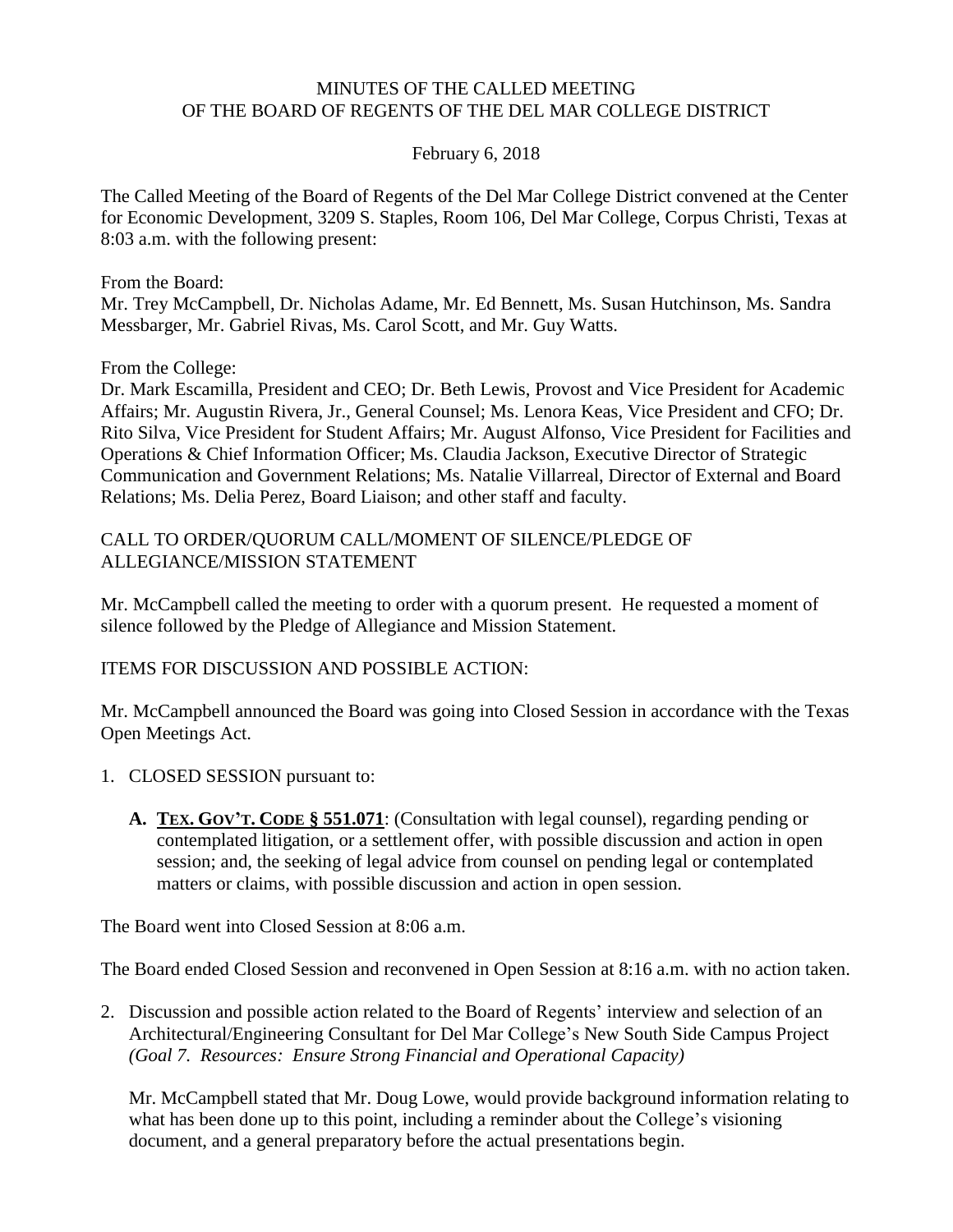Mr. Lowe stated that his purpose was to go over the results of the Board's Workshop held in early December and to share with the community what the Board has being doing to date. Mr. Lowe's presentation included review of the vision for the New South Side Campus and Buildings; Conceptual Campus Themes; Phase One Proposed Construction; and the 2014 Master Plan. See included [Presentation.](http://www.delmar.edu/WorkArea/DownloadAsset.aspx?id=2147486258)

Mr. August Alfonso reviewed the timeline for the selection process conducted by the College:

The four respondents qualified and recommended by the College's internal selection committee to present and interview with the Board of Regents are as follows and are listed in the order of their presentations:

- a. Page/Richter Architects/BRW Architects
- b. Perkins + Will/Gignac Architects
- c. PBK Architects
- d. Gensler/Turner Ramirez Architects

The Evaluation Committee members included Dr. Beth Lewis, Lenora Keas, Dr. Rito Silva, Lauren White, Dr. Shannon Ydoyaga, Chuck McKinny, Dr. Jonda Halcomb, Robert Duffie, Patricia Benavides-Dominguez, and August Alfonso. The committee members were provided an opportunity to speak about the process and applicant pool.

Mr. McCampbell thanked the committee and each of the four highly qualified teams.

Dr. Escamilla thanked the various groups that came together to deal with this momentous milestone in Del Mar College's history. He thanked the Board of Regents for all of their work over the past year and a half to get them to this point, he thanked the respondents, all of those who applied and showed an interest in Del Mar College, the Executive Team, the selection committee for bringing four respondents they deem as the most appropriate to select from, and the community for joining the College throughout the course of meetings and various events to get them to this point today, including their listening audience. They have honed the pool down from nine respondents to four and it is their firm belief that as administration and as President and representative of the entire College, bringing these four respondents forward has been a journey for sure and it is one that has yielded four very qualified firms and the College can work with any one of them to move ahead with this most important endeavor.

Mr. McCampbell added his thanks for all of the presenters that would come before them today; stating that it is a prime opportunity for them but it takes a significant commitment, effort, and resources on their part, not just the proposal period, but to pull their team together here today.

Mr. McCampbell explained to the Regents that each firm will have one hour, with the first 35 minutes being their time to present why they think they are the best qualified and the best fit for this project. They will have 15 minutes of questions and answers, followed by a 5 minute summary by the team. David Davila, Director of Purchasing and Business Services, will be keeping them on track with the time. After the four presentations, they will go through a polling process to indicate their preference, and ultimately vote on the Board's choice. Mr.

\_\_\_\_\_\_\_\_\_\_\_\_\_\_\_\_\_\_\_\_\_\_\_\_\_\_\_\_\_\_\_\_\_\_\_\_\_\_\_\_\_\_\_\_\_\_\_\_\_\_\_\_\_\_\_\_\_\_\_\_\_\_\_\_\_\_\_\_\_\_\_\_\_\_\_\_\_\_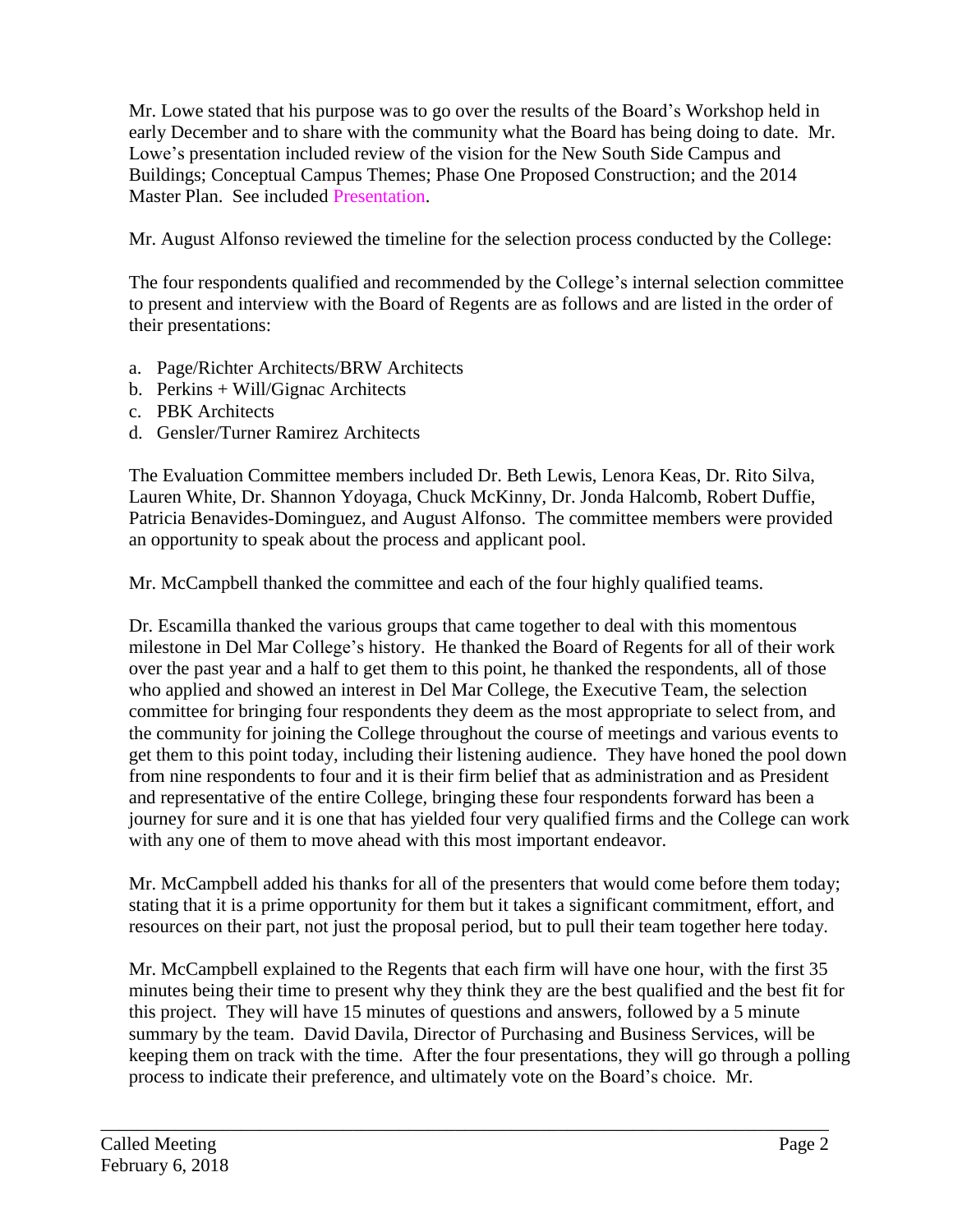McCampbell reemphasized that they have a pool of four highly qualified teams and now it is in the Board's hands to discern who is the best fit and who will do the best job for the community, the College, the Board, and of course the students.

The Board went into recess at 8:42 a.m.

The Board reconvened at 9:00 a.m.

# **Page / Richter Architects / BRW Architects**

Mr. Jeffrey Bricker, Vice President, Principal in Charge, Page, and Mr. David Richter, Principal, Richter Architects, along with their team members, presented information to the Board.

The team responded to questions from the Regents and summarized their presentation.

The Board went into recess at 9:49 a.m.

The Board reconvened at 10:00 a.m.

### **Perkins + Will / Gignac Architects**

Mr. Jason Chan, Principal in Charge, Perkins + Will, Mr. Diego Rozo, Sr. Project Manager, Perkins + Will, Mr. Raymond Gignac, Gignac Architects, Principal, and their team members presented information to the Board.

The team responded to questions from the Regents and summarized their presentation.

The Board went into recess for lunch at 11:00 a.m.

The Board reconvened at 11:58 a.m.

# **PBK Architects**

Mr. Cliff Whitingstall, Partner in Charge, PBK Architects, and Mr. Eric Villarreal, Principal/Vice President, of LNV, Inc., along with their team members, presented information to the Board.

The team responded to questions from the Regents and summarized their presentation.

The Board went into recess at 12:49 p.m.

The Board reconvened at 1:00 p.m.

# **Gensler / Turner Ramirez Architects**

Mr. Alan B. Colyer, Principal in Charge, Gensler Architects, and Mr. Phillip Ramirez, Turner Ramirez Architects, along with their team members, presented information to the Board.

The team responded to questions from the Regents and summarized their presentation.

\_\_\_\_\_\_\_\_\_\_\_\_\_\_\_\_\_\_\_\_\_\_\_\_\_\_\_\_\_\_\_\_\_\_\_\_\_\_\_\_\_\_\_\_\_\_\_\_\_\_\_\_\_\_\_\_\_\_\_\_\_\_\_\_\_\_\_\_\_\_\_\_\_\_\_\_\_\_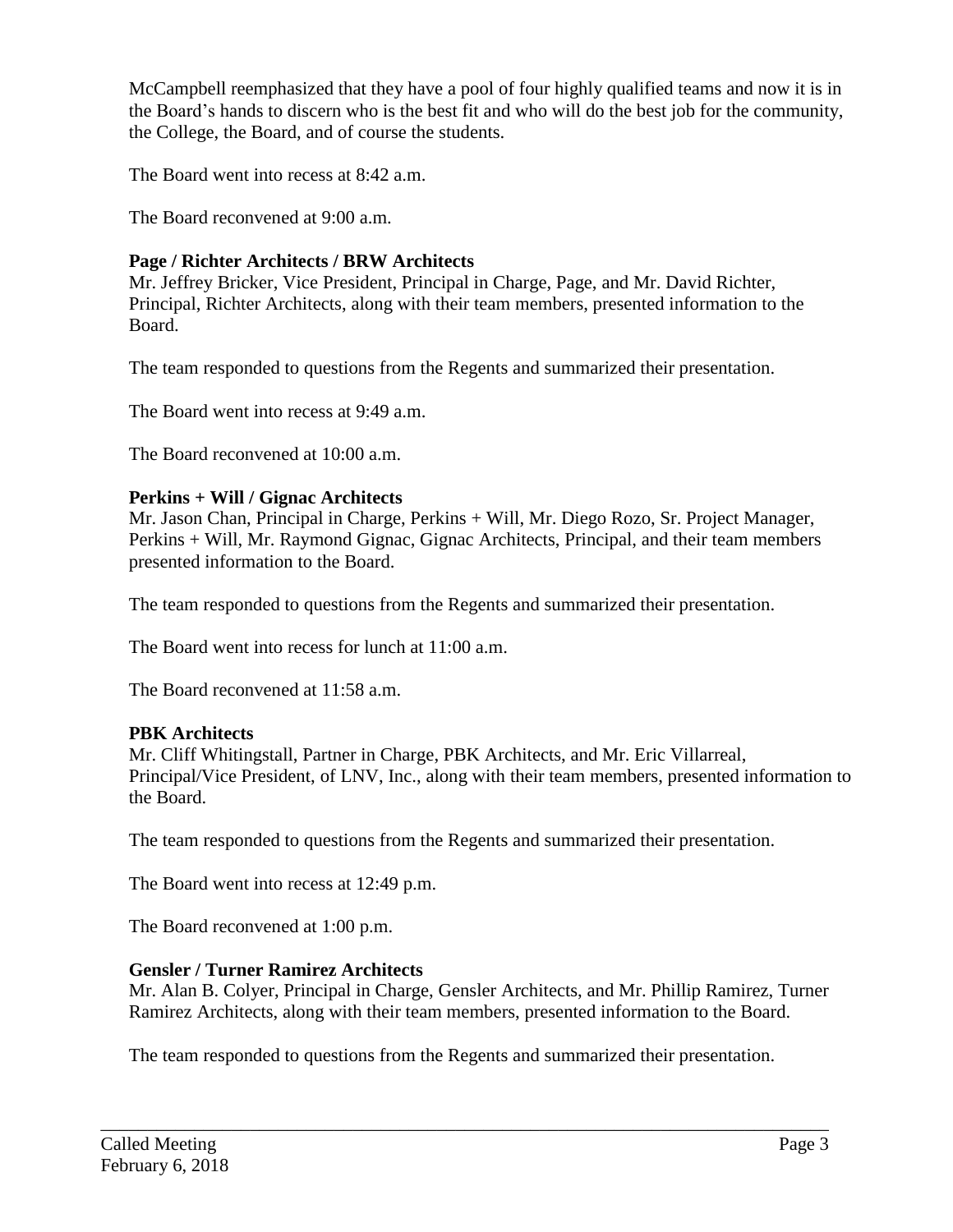Mr. McCampbell announced the Board was going into Closed Session in accordance with the Texas Open Meetings Act.

The Board went into Closed Session at 1:50 p.m.

The Board ended Closed Session and reconvened in Open Session at 2:16 p.m.

Mr. McCampbell thanked all the teams that submitted proposals for their interest and the commitment made to get to this process to prepare, he understands how much time it takes, staff time to put together a solid proposal and then show up in full force today and present. The Board is going into this with four highly, highly qualified teams, the difficult task for the Regents is to try to pick a first choice and a second choice to go forth to negotiations. It is the Regent's responsibility to make that choice; they will look at the twelve vision statements and come up with the best fit to lead them forward in this process.

The first polling was as follows:

Regents received a sheet with their name and the names of the four firms and they were asked to choose two. Each Regent was asked to vote for a firm once, with eight Regents present, there was a total of 16 votes between the four candidates. Mr. David Davila passed out the sheets and they were tallied and cross checked by two employees of the College and the process was overseen by General Counsel. The tally results were displayed on the screens in the room. The top two preferences were: Page / Richter Architects / BRW Architects and Gensler / Turner Ramirez Architects.

Mr. McCampbell then asked the Regents to discuss the strengths and interest in each of the firms prior to ranking them.

A second polling was used to rank order the two firms preferred in the previous poll, Page /Richter Architects / BRW Architects and Gensler / Turner Ramirez Architects. The sheets were tallied and there was a tie 4 to 4 for each firm.

Mr. McCampbell then asked the two firms to speak and answer questions or concerns the Regents may have and summarize important points.

A third polling was used to rank order the two firms once again due to the tie. After re-polling the Regents, the sheets were tallied and there was a tie 4 to 4 for each firm.

The Board went into Recess at 3:17 p.m.

The Board reconvened in Open Session at 3:30 p.m.

A fourth polling was used to rank order the two firms once again due to the two previous ties. After re-polling the Regents, the sheets were tallied and the result was Page / Richter Architects/ BRW Architects 3 and Gensler /Turner Ramirez Architects 5.

\_\_\_\_\_\_\_\_\_\_\_\_\_\_\_\_\_\_\_\_\_\_\_\_\_\_\_\_\_\_\_\_\_\_\_\_\_\_\_\_\_\_\_\_\_\_\_\_\_\_\_\_\_\_\_\_\_\_\_\_\_\_\_\_\_\_\_\_\_\_\_\_\_\_\_\_\_\_